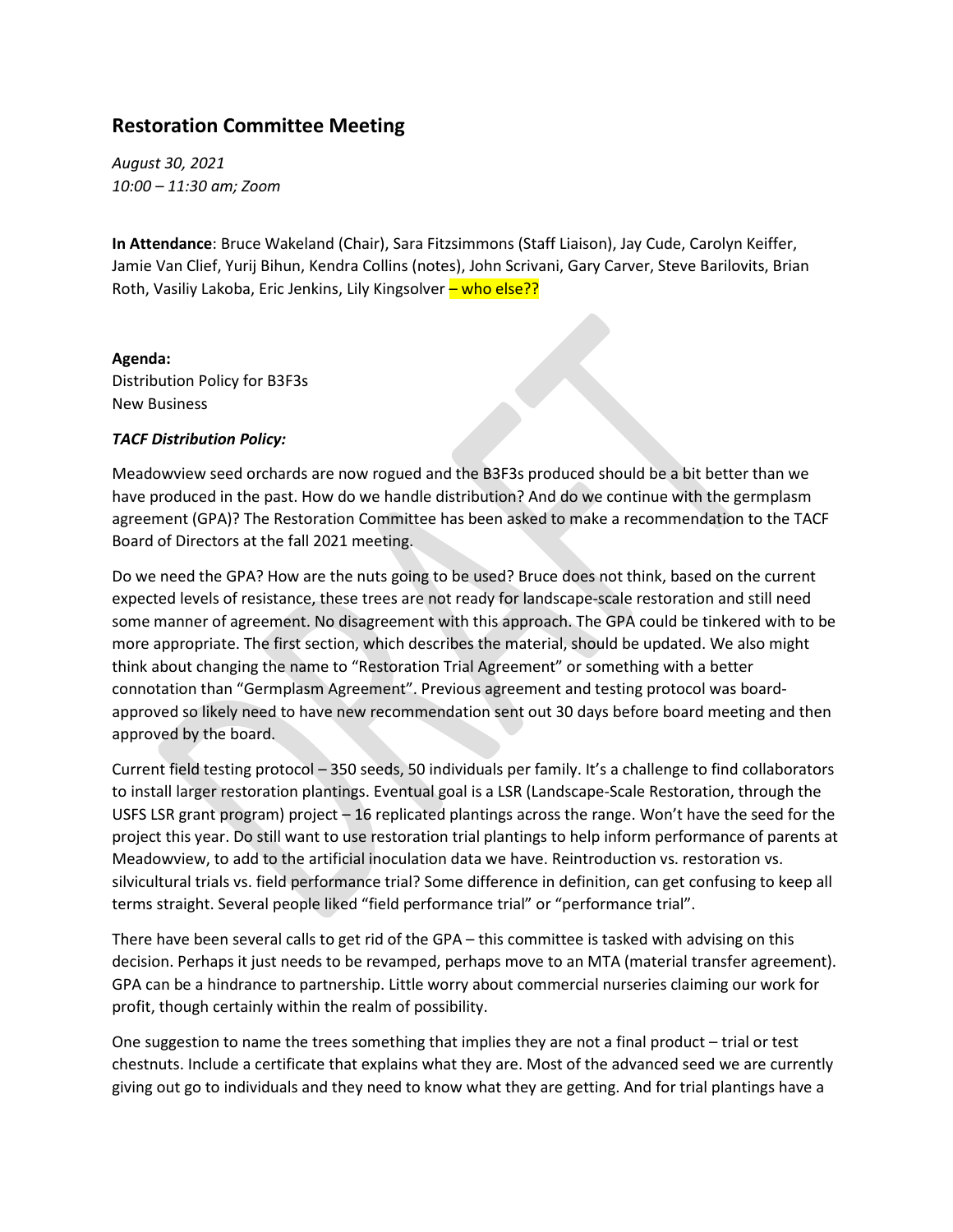simple agreement that outlines expectations and parameters. We need to retain access and get the data back.

What is the cost of installing trial plantings and is it worth it with this material? Good value to silvicultural trials to better learn how to plant in the forest and encourage regeneration. A lot we can learn from forest plantings, even with wild-type Americans or inferior material. We do also get a fair amount of ROI with experimental plantings. Collaborators are still interested in being involved, even knowing that we're not at a final product. We've gleaned some useful information from early trial plantings, and with better material available now we should be able to learn more from future plantings. Comparing field performance to artificial inoculation is of great interest.

Consensus seems to be the GPA should be changed in some manner. Some interest in moving to an MTA, and editing the language to better describe the material. A trademark might be an option – but for that you need to be able to define the traits of your product. Difficult with the backcross chestnuts, likely a better option for the Darling 58 transgenic chestnut. The intellectual property (IP) protection of transgenic chestnut would come out of SUNY-ESF. We were advised by IP counsel that if backcross material is already protected with an agreement, we should continue to maintain that to set the precedent for any future material TACF produces. It can be a friendlier agreement than the current GPA, but should not be dropped completely. Getting IP counsel recommendation on this would be helpful. We want to avoid unintended consequences.

Field performance trials need to have agreement of some manner that secures access into the future to ensure we can collect meaningful data. An MTA should protect access – we could make sure it does. A lease would be the strongest way to ensure access. One benefit of the current GPA is that it states the agreement can be terminated with notice but that in the case of a sale of the property we'd like to be able to pursue a GPA with a new landowner. Any legal access to property is an encumbrance and can be a liability for the landowner.

What do we call these trees? The breeding generation is B3F3s or selected B3F3s, but outside of our program most people won't know or understand what that is. What about "Meadowview" and the year? There is also material coming out of the chapters – could use the chapter name for those seeds. "TACF hybrid" or "TACF backcross". Including the year in the name would be helpful in tracking back to what all the material is. Whatever the name is, it should be simple enough that people will use it to reference their trees.

Operational concerns from Meadowview? Field performance trials sound good – will want Jared's input. Should harvest about 30,000 nuts from the seed orchard this year. Unsure if current level of rogueing in the seed orchards (done with Clapper, 2/3 done with Graves) will make a big impact on performance. Meadowview refers to the trees by their generation – B3F3 or B3F2, or "hybrids". Uncomfortable with small demonstration plantings – resistance is still uncertain and variable. No issue to alter the label on seed going out the members – seeds are getting labelled already so just need to decide what we want them to say.

Bruce will tinker with his paper to better address the following suggestions from the group: